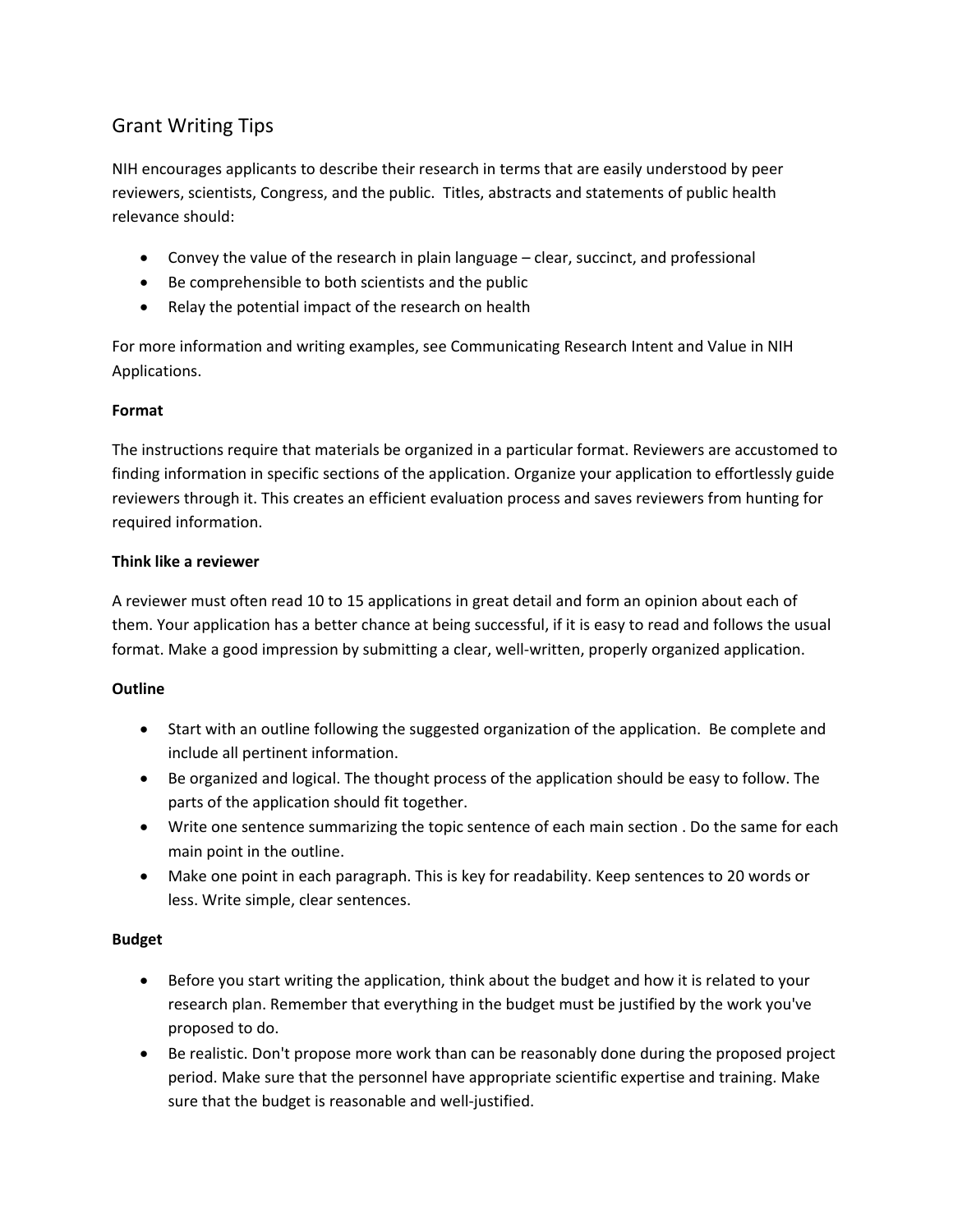#### **Be Persuasive**

- Capture the reviewers' attention by making the case for why NIH should fund your research. Tell reviewers why testing your hypothesis is worth NIH's money, why you are the person to do it, and how your institution can give you the support you'll need to get it done. Be persuasive.
- Include enough background information to enable an intelligent reader to understand your proposed work.
- Although though not a requirement for assignment purposes, a cover letter can help the Division of Receipt and Referral in the Center for Scientific Review assign your application for initial peer review and to an IC for possible funding.

## **Grammar 101**

- Use the active, rather than passive, voice. For example, write "We will develop an experiment, "not "An experiment will be developed ."
- Use a clear and concise writing style so that a non‐expert may understand the proposed research. Make your points as directly as possible. Use basic English, avoiding jargon or excessive language. Be consistent with terms, references and writing style.
- Spell out all acronyms on first reference.

## **Details!**

- Be sure to follow the format in the instructions and label sections as requested.
- Use an Arial, Helvetica, Palatino Linotype, or Georgia typeface, a black font color, and a font size of 11 points or larger. (A Symbol font may be used to insert Greek letters or special characters; the font size requirement still applies.)
- Type density, including characters and spaces, must be no more than 15 characters per inch. Type may be no more than six lines per inch. Use standard paper size  $(8 \frac{1}{2} \times 11)$ . Use at least one‐half inch margins (top, bottom, left, and right) for all pages. No information should appear in the margins.
- Use sub‐headings, short paragraphs, and other techniques to make the application as easy to navigate as possible. Be specific and informative, and avoid redundancies.
- Use diagrams, figures and tables, and include appropriate legends, to assist the reviewers to understand complex information. These should complement the text and be appropriately inserted. Make sure the figures and labels are readable in the size they will appear in the application.
- Use bullets and numbered lists for effective organization. Indents and bold print add readability. Bolding highlights key concepts and allows reviewers to scan the pages and retrieve information quickly. Do not use headers or footers.
- Identify weak links in your application so the application you submit is solid, making a strong case for your project.
- If writing is not your forte, seek help!